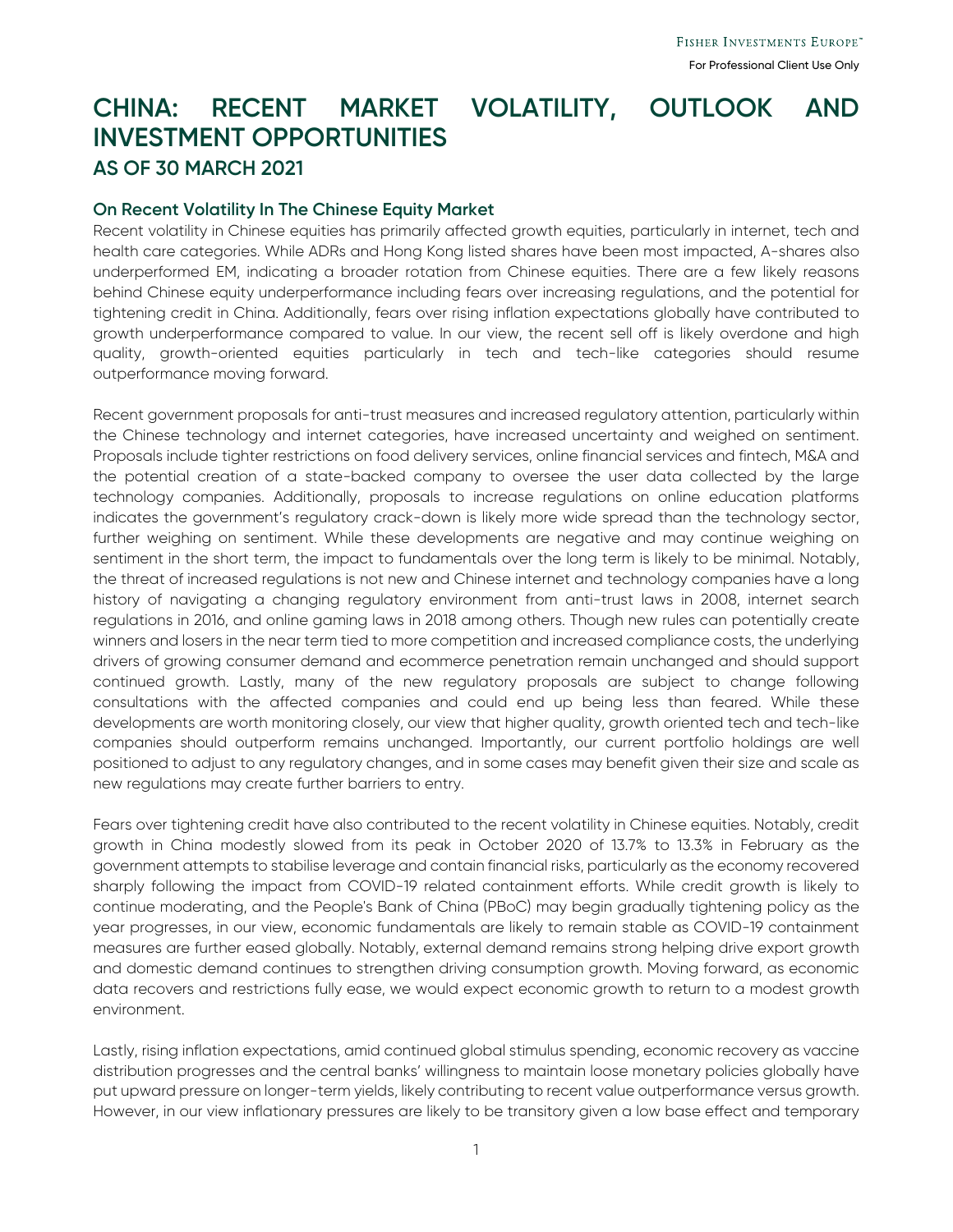supply chain disruptions. Additionally, continued quantitative easing, and negative yields in many non-US markets remain headwinds for longer-term interest rates moving forward. Recent value outperformance is likely a countertrend that should prove short-lived as inflation expectations temper and economic growth moderates. In that type of economic environment, we believe growth equities will outperform.

## **Short-Term And Long-Term Opportunities Within Chinese Equities**

Moving forward, volatility within Chinese internet, technology and health care categories may continue in the immediate term, particularly given the growing uncertainty surrounding new potential regulations. Additionally, value outperformance may continue in the immediate term, particularly within energy, financials and real estate tied to the continued economic recovery globally as restrictions ease further and vaccine distribution accelerates. However, we expect that to be temporary and we would expect growth categories, particularly within Chinese internet, technology and health care to resume outperformance and lead over the next 12 to 18 months, as uncertainty fades and economic growth moderates.

While many forecasters believe we are early in a bull market cycle following the end of the bear market in late March 2020 and expect value to lead, we believe we are in a market environment more like a late bull market cycle. In our view, the global bear market in 2020 behaved more like an oversized correction rather than a typical bear market. Typically, bear markets are long and slow moving, correcting the excesses of the previous economic cycle. However, the 2020 bear market fell quickly and sharply from peak to trough, lasting roughly 2 months—more characteristic of a correction, which did not reset the cycle. Market breadth remained narrow following the bear market rather than widening, with growth initially outperforming off the bottom, which is more typical of a late-stage bull market environment. Lastly, market sentiment improved significantly off the bottom of the bear market. The speed of the market recovery and the quick return of optimism towards equities further evidences that we are late in the bull market cycle. Late stage bull markets tend to favour large, high quality, growth-oriented equities, which should benefit Chinese internet, technology and health care companies as they often exhibit these characteristics. We are currently monitoring sentiment indicators for signs of euphoria, as euphoric sentiment does pose a risk to returns of Chinese and global equities over the next 12 to 24 months, but at this time remain bullish and expect above average equity market returns.